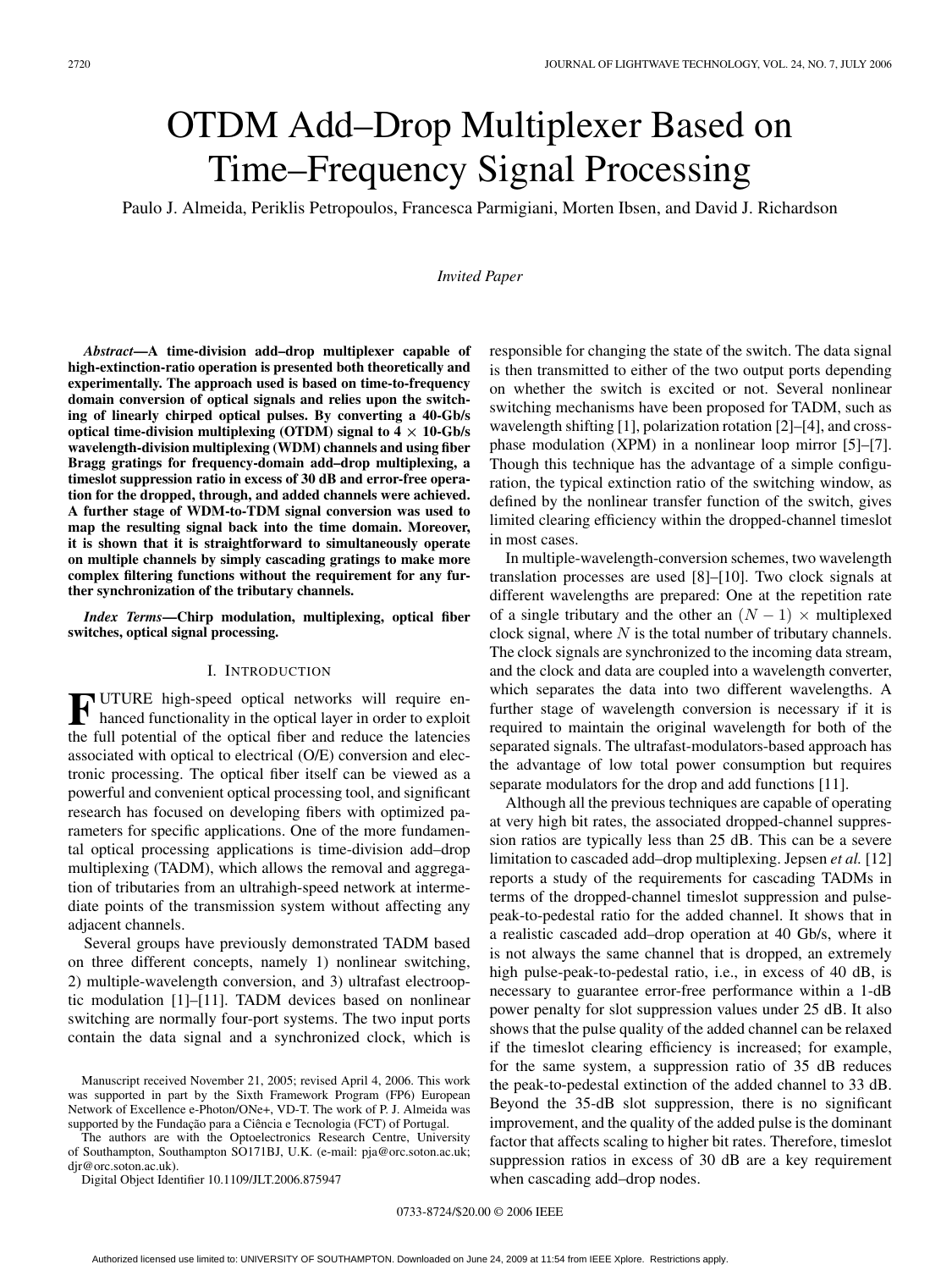

Fig. 1. Concept of the OTDM add–drop multiplexer based on time-to-wavelength conversion.

In this paper, we demonstrate a novel TADM technique operating at 40 Gb/s based on the principle of time-to-wavelength conversion, which is capable of providing a timeslot suppression ratio of 35 dB. The origins of our technique lie in the observation that whereas many optical processing functions are best performed in the time domain, superior performance can also be achieved for others by processing in the spectral (frequency) domain. If one is able to efficiently convert optical signals between the time and frequency domains, then it becomes possible to develop systems in which the required optical processing steps are performed in whichever domain provides the best performance, enabling such functions as compression/expansion of waveforms [13] and flexible channel multiplexing [14] by simply including conventional passive elements in the system.

Unlike TADM, which normally requires critical synchronization and state-of-the-art ultrafast switches, high-suppressionratio wavelength add–drop multiplexing (WADM) can readily be achieved using commercially available passive optical filters. In our TADM approach, we therefore convert the incoming OTDM signal into a mixed time-division-multiplexing–wavelength-division-multiplexing (TDM–WDM) replica, which maps the individual tributary channels onto discrete separate wavelengths while retaining the critical pulse-timing information, opening the possibility to process the signal directly within the frequency domain (and additionally, within the time domain if required). We demonstrate that a peak dropped-channel timeslot suppression ratio of 35 dB can readily be achieved by this means. Because it is possible to create relatively complex filters with well-defined phase and amplitude responses over large bandwidths, e.g., using fiber Bragg grating (FBG) technology, all the tributary channels can be processed simultaneously in a single fiber without the need for additional channel synchronization, making the device power efficient and compact.

This paper is organized as follows: In Section II, we describe the principle of the proposed add–drop multiplexing technique and define the separate building blocks required to implement it. The following three sections describe in detail each of these building blocks: Section III concerns the generation of linearly chirped pulses with a flat intensity profile, which are the key to our time-to-wavelength-conversion mechanism; Section IV looks into the details of nonlinear switching of these pulses using XPM (this analysis is in the context of a nonlinear optical loop mirror (NOLM), which is our preferred switch embodiment); and Section V details the implementation of the add–drop function using FBGs and their characterization. The demonstration of the 40-Gb/s TADM system as a whole is described in Section VI, and finally, conclusions are drawn in Section VII.

# II. PRINCIPLE OF TADM USING TIME-TO-WAVELENGTH CONVERSION

The TADM technique we propose is illustrated in Fig. 1. An incoming transmitted high-speed TDM signal is first converted into a mixed time–wavelength multiplexed format. The specific technological approach we have adopted to perform the TDM–WDM conversion is shown in Fig. 2 and is based on the nonlinear switching of linearly chirped pulses in a lowpulse-walkoff broadband NOLM. In this mixed format, the signal maintains its time sequence, whereas each tributary channel is shifted onto a different wavelength. We have identified that, in the case of the NOLM gate, a minimum chirp rate is required to map the incoming data pulses onto distinct wavelengthmultiplexed bands, as will be discussed in Section IV. The dual time–wavelength mapping of the data signal allows the use of spectral filters (as well as ultrafast switches if desired) for the manipulation of the signal.

For example, add–drop multiplexing in a mixed-format signal can be performed using a reflective FBG filter in a twocirculator configuration commonly used in WADM (Fig. 1). The tunable FBG (TFBG) filter is centered at the wavelength of one of the tributary channels, which is reflected to port 3 of circulator 1. The signal transmitted through the FBG filter into port 2 of circulator 2 corresponds to the remaining tributary channels with one timeslot (and the corresponding wavelength) cleared out. A new channel can be added to the cleared timeslot and within an empty spectral region. Furthermore, this process can be extended to any of the remaining tributary channels simply by cascading more TFBG stages within the setup. A final conversion back to a pure single wavelength TDM signal might be necessary if the add–drop multiplexer is in the mid span of a transmission line. Fig. 3 shows a diagram of the WDM–TDM converter used in this paper, which is based on carving a continuous-wave (CW) beam at the desired wavelength with the mixed TDM–WDM signal representation using a NOLM designed for broadband operation with low interchannel temporal walkoff.

Our particular TADM was designed to operate at 40 Gb/s with four 10-Gb/s tributary channels. The detailed design and performance characteristics of the full system are described in Section VI. In the succeeding sections, we review the detailed operation of the individual subcomponents of the system.

# III. GENERATION OF LINEARLY CHIRPED PULSES

A basic requirement of the scheme proposed herein is the generation of highly chirped pulses at the repetition rate of the individual tributaries. The temporal full-width at maximum intensity of the linearly chirped pulses must span across all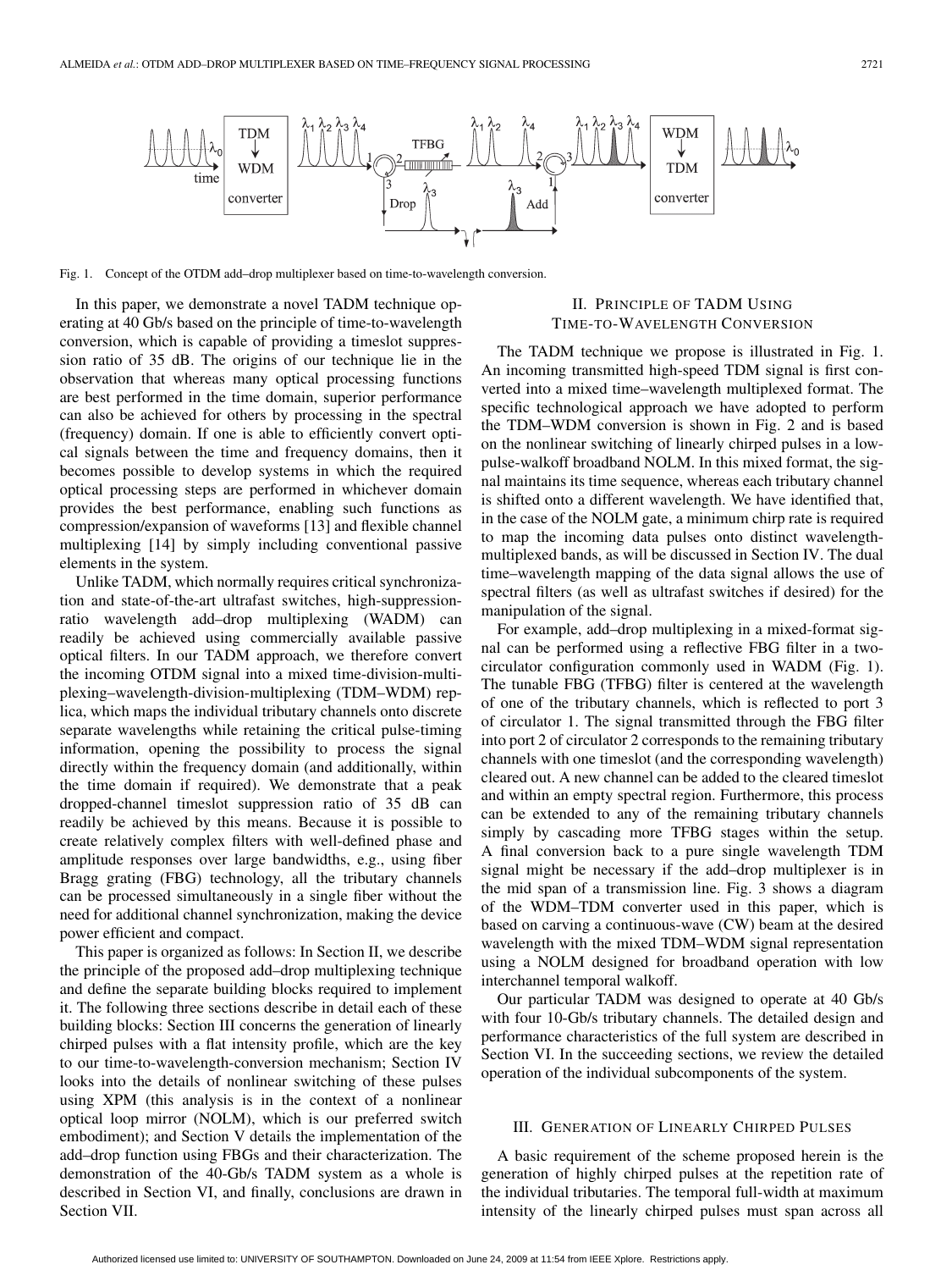

Fig. 2. Schematic diagram of the TDM to mixed TDM–WDM converter.



Fig. 3. Schematic diagram of the mixed TDM–WDM to pure TDM converter.

the aggregated tributaries. The chirp rate has to be sufficiently large so that adjacent tributaries become spectrally distinct after TDM–WDM conversion. Linearly chirped pulses can be easily obtained by dispersive propagation of short pulses emitted by a mode-locked laser. However, the typical bandwidth of high-repetition-rate telecommunication lasers does not exceed ∼2 nm, which is not sufficient for our application. Therefore, the first issue is the broadening of the laser source spectrum. Ultrawide spectral broadening spanning several hundreds of nanometers has been previously reported by many authors based on supercontinuum generation processes, but pulse breakup and phase coherence degradation can be severe during the generation process if the spectrum extends into the anomalous dispersion regime. Even at high repetition rates (i.e., higher than 1 GHz), where the relatively low achievable peak powers yield only self-phase modulation (SPM)-induced spectral broadening, phase coherence can be severely degraded by modulation instability [15], [16].

For the generation of spectral broadening suitable for telecommunications applications, the use of either dispersiondecreasing fibers (DDFs) [17] or low normal-dispersion dispersion-flattened fibers (N-DFFs) [18] has been reported. The use of DDFs can give significant spectral broadening. However, the flatness of the spectrum is usually compromised by high-order soliton effects, unless adiabatic soliton compression is used. Moreover, such fibers are difficult to source commercially. The schemes employing N-DFFs take care to ensure that the zero-dispersion wavelength of the fiber lies well outside the generated wavelength range in order to avoid the onset of modulation instability, which may also compromise the spectral flatness achievable.

Apart from spectral broadening, the temporal envelope of the highly chirped pulses also has to be stretched to overlap all the aggregated tributaries. For example, for the experiments described herein, the pulses should be 100 ps wide to accommodate all four 10-Gb/s tributaries. For illustrative purposes, the intensity traces in Figs. 4 and 5 were obtained at the reduced repetition rates of 1.25 and 2.5 GHz, respectively,



Fig. 4. (Top) Schematic of the chirped-pulse generator using DCF as pulse stretcher. (Bottom) Experimental traces of chirped-pulse spectrum and intensity profile.



Fig. 5. (Top) Schematic of the chirped-pulse generator using CFBG as pulse stretcher and shaper. (Bottom) Experimental traces of chirped-pulse spectrum and intensity profile.

TABLE I CHIRPED-PULSE GENERATORS FIBER PARAMETERS

| Type   |       | Dσ.              | 50                             |               |
|--------|-------|------------------|--------------------------------|---------------|
| N-HNLF | 490 m | $-0.64$ ps/nm/km | $+0.03$ ps/nm <sup>2</sup> /km | $18W^{-1}/km$ |
| DCF    | 110 m | $-190$ ps/nm/km  | $+0.5$ ps/nm <sup>2</sup> /km  | $5W^{-1}/km$  |

so that the envelope of the stretched linearly chirped pulses can be clearly shown. Fig. 4 shows the generation of linearly chirped pulses using a normal-dispersion highly nonlinear fiber (N-HNLF)—see Table I—for spectral broadening, followed by a dispersion-compensating fiber (DCF) for pulse stretching. A -10-dB bandwidth of 30 nm was achieved. However, the development of spectral ripples during nonlinear spectral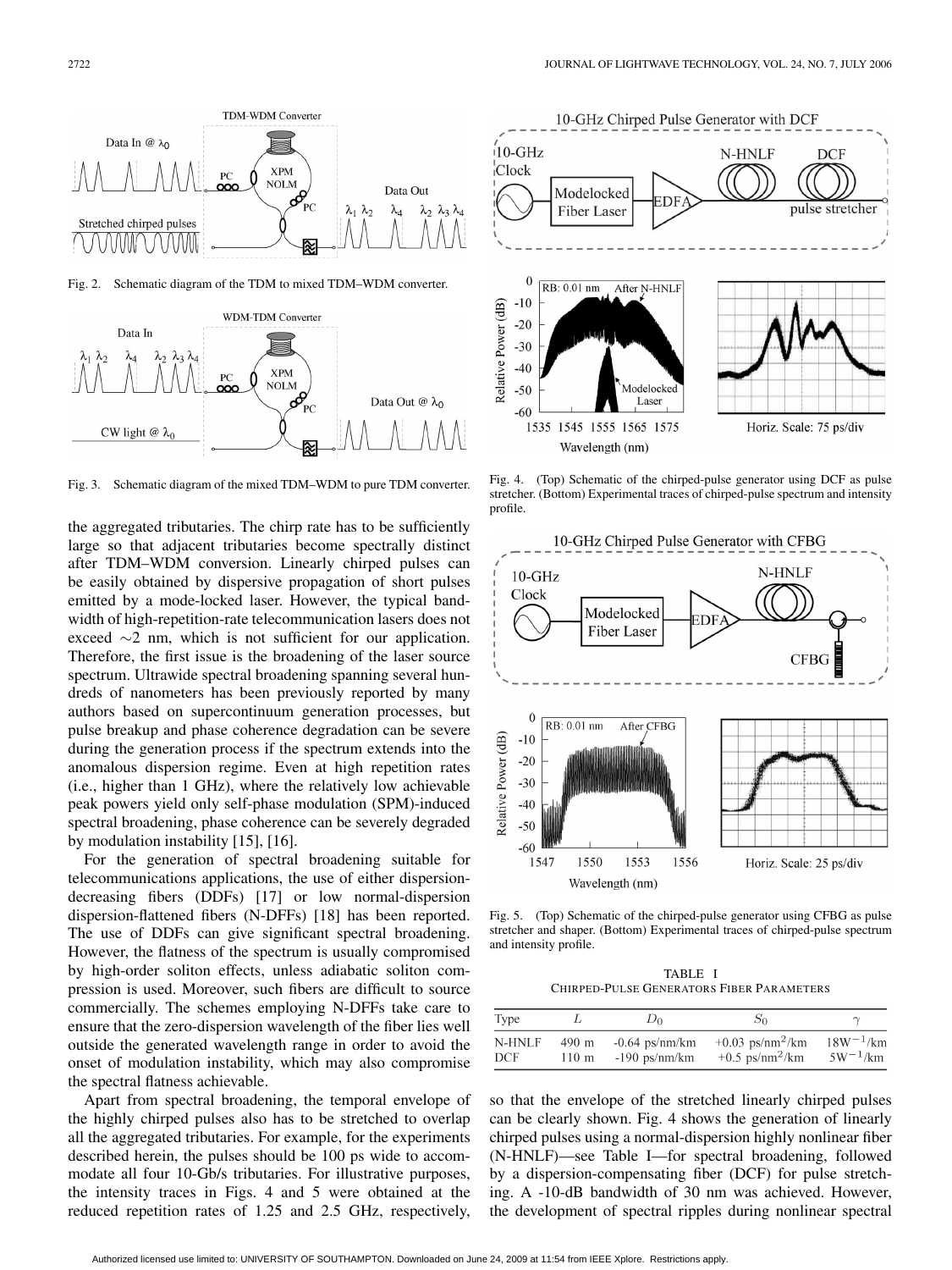broadening, which is typical in the generation of SPM in fibers, is a major limitation to this scheme, as pulse stretching results in a Fourier transformation of the spectral envelope into the time domain [19] (see oscilloscope trace in Fig. 4). Such s trong intensity fluctuations can be detrimental to the performance of a nonlinear switch, as they can induce large waveform distortion and amplitude noise. Although an HNLF with a smaller dispersion slope than N-HNLF can generate symmetric spectral broadening and reduce rippling to 1–2 dB, the smooth edges of the spectrum will always result in long trailing and leading tails for the stretched pulse, which is similar to the case in Fig. 4. Thus, a chirped FBG (CFBG), with sharp edges that slices a flat portion of the broadened spectrum is a better suited pulse stretcher option for our applications (Fig. 5). The CFBG we used in our experiments sliced a flat portion of 6 nm (between 1548 and 1554 nm) of the broad spectrum of Fig. 4, as shown in Fig. 5, with an extinction of ∼25 dB. Furthermore, the CFBG had a linear chirp that was such in order to ensure that the reflected pulses had a duration of ∼100 ps (Fig. 5). In this case, the stretched pulse develops into a rectangular waveform. It will be shown in the following section that the 6-nm bandwidth of the linearly chirped pulses is suitable for mapping 40-Gb/s pulses into four 10-Gb/s WDM channels. It should be noted, however, that several promising techniques have been reported in the literature, which can potentially be used to generate even broader flat-topped and sharp-edged spectra [20]–[22], as would be required for the scaling of the technique to higher bit rates.

# IV. NONLINEAR SWITCHING OF LINEARLY CHIRPED PULSES

The scheme proposed herein for the conversion of TDM to mixed TDM–WDM format is based on gating a linearly chirped pulse at the tributary channel rate with the high-speed OTDM (line rate) signal using a NOLM switch (Fig. 2). The linearly chirped pulses are stretched to a 100% duty cycle so that in the NOLM switch, each tributary channel gates the linearly chirped pulse at a different instant across the pulse and thus at a different frequency offset. Consequently, the tributary channels are mapped onto different wavelengths. A fundamental requirement for suitable time-to-wavelength conversion is that there is a one-to-one relation between the temporal and spectral waveforms so that frequency filtering can remove one channel without perturbing the rest. However, in order to achieve this, the relation between the amount of chirp in the linearly chirped pulses and the pulsewidth of the OTDM data signal has to be carefully chosen. In Fig. 6, we present early experimental data taken on a switch similar to that shown in Fig. 2 that demonstrates this point.

We prepared ∼100-ps linearly chirped pulses at 10 GHz using the procedures described in Section III and coupled them to the signal port of the NOLM. At the control port of the NOLM, we coupled 10-GHz pulses, the full-width at halfmaximum (FWHM) of which could be varied from 2 to 10 ps, and observed the switched output for different cases of pulsewidth and control pulse-peak power.

The cases presented in Fig. 6(a) and (b) correspond to control pulsewidths of 2.5 and 9.5 ps, respectively, whereas in both cases, the maximum induced nonlinear phase shift was  $\pi$ .



Fig. 6. Measured spectra of pulses obtained by gating linearly chirped pulses in a NOLM for various modulating pulsewidths and induced nonlinear phase shifts (ER, NOLM extinction ratio; SSR, sideband suppression ratio). (a)  $\tau = 2.5$  ps,  $\phi_0 \cong \pi$ . (b)  $\tau = 9.5$  ps,  $\phi_0 \cong \pi$ . (c)  $\tau = 9.5$  ps,  $\phi_0 \cong 2\pi$ .

The shape of the spectra of the two switched signals exhibit vastly different characteristics. In the instance that the shortest control pulses were used [Fig. 6(a)], a multilobed spectrum was obtained. By contrast, when broader control pulses were used for the same nonlinear phase shift [Fig. 6(b)], a cleanly carved switched spectrum, which consists of a well-defined channel band, was obtained with a peak-to-pedestal extinction ratio of  $\sim$ 20 dB (which we associate with the finite switching extinction ratio of the NOLM). In Fig. 6(c), the pulses were the same as in Fig. 6(b), but the induced maximum phase shift was a factor of two higher in this instance. In this case, a multilobed spectrum was obtained again.

It is to be anticipated that the existence of spectral sidebands on the switched pulses would result in significant degradation in signal quality. For example, if the spectral sidebands extend into spectral regions, associated with neighboring channels, they would give rise to interchannel crosstalk and degrade the overall TADM performance. Additionally, further processing of the switched signal (e.g., using dispersive effects in optical fibers as required for packet compression) would lead to severe pulse shape distortion.

As shown in Fig. 6, it is thus apparent that the operation of the TDM–WDM converter is critically dependent on the interplay between the inherent chirp on the original broadband pulses and the strength of the nonlinear XPM interaction within the switch. In order to be able to gainfully design and use such converters, it is essential to understand the switch operating conditions for which a sideband-free signal with a high extinction ratio can be achieved. In order to do this, we need to study both the effects of XPM itself and the role of the interferometric nature of the NOLM switch. Section IV-A includes an analytical description of the XPM spectrum of these pulses and explains the origin of the beating features observed in Fig. 6, whereas Section IV-B examines the XPM switching of the linearly chirped pulses in a NOLM switch and derives the best operating conditions of the time-to-wavelength converter.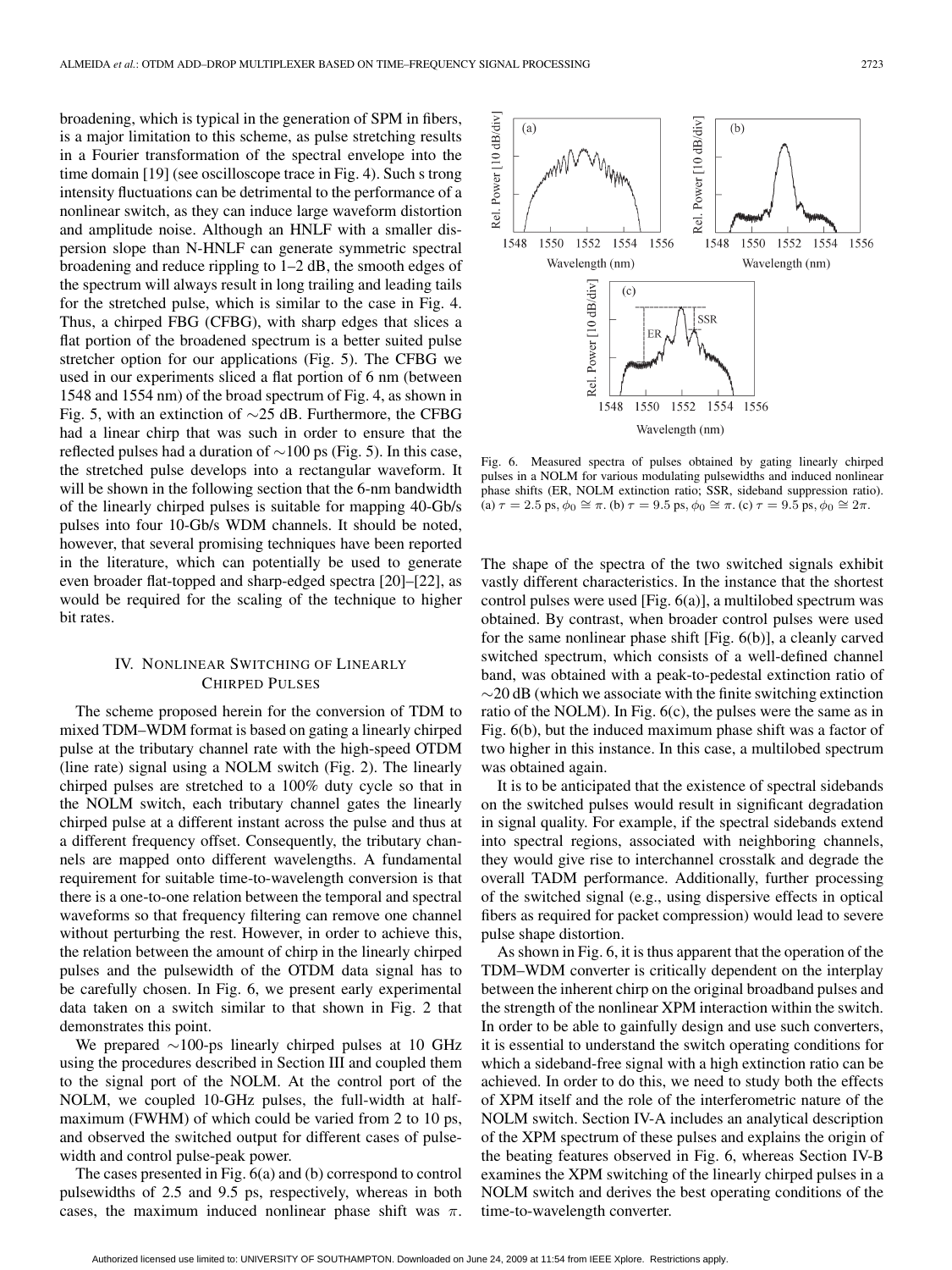## *A. XPM in Linearly Chirped Pulses*

In the analysis that follows, we derive an expression for the evolution of the spectrum of the linearly chirped pulses as they experience XPM during copropagation with a single short data pulse through a length of fiber. In essence, this analysis describes the nonlinear evolution of the linearly chirped pulses as they travel in a clockwise direction within the NOLM, as shown in Fig. 2. The analysis allows us to understand the origin of the sidebands, as observed in Fig. 6, without (initially) the added complication of the effects of the interferometer. It will be shown that when a linearly chirped pulse is switched by a much shorter Gaussian pulse, its power spectrum is modulated by two factors: one varying as a Gaussian and the other as a nonperiodic modulation [see (18)]. The relative balance between these two effects ultimately determines the form of the resultant spectrum.

The electrical field of the XPM signal is given as

$$
E(\tau) = E_{\rm cp}(\tau) \cdot \exp\left(i\phi_{\rm xpm}(\tau)\right) \tag{1}
$$

where  $E_{cp}(\tau)$  is the flat-topped linearly chirped pulse and  $\phi_{\text{xpm}}(\tau)$  is the nonlinear phase shift induced by the switching pulse. Here, we have assumed the linearly chirped pulse to be well approximated by a super-Gaussian shape of the fourth order; however, it should be noted that the exact shape of the pulse envelope is not critical for the analysis as long as its width  $(\tau_{cp})$  is far longer than the width of the switching pulse  $(\tau_0)$ , i.e.,  $\tau_0 \ll \tau_{cp}$ . Thus

$$
E_{\rm cp}(\tau) = \sqrt{P_{\rm cp}} \exp\left(-\frac{\ln 2}{2} \left(\frac{2\tau}{\tau_{\rm cp}}\right)^8\right) \cdot \exp(iC\tau^2) \tag{2}
$$

where  $P_{cp}$  is the peak power and C is the linear chirp rate.

When the pulse is highly chirped so that  $|C|\tau_{cp}^2 \gg 1$ , there is an asymptotic solution for its complex spectrum, which is given as

$$
\widetilde{E}_{cp}(\omega) = \sqrt{\frac{\pi P_{cp}}{|C|}} \exp\left(-\frac{\ln 2}{2} \left(\frac{\omega}{C\tau_{cp}}\right)^8\right) \cdot \exp\left(-i\left(\frac{\omega^2}{4C} - \text{sgn}(C)\frac{\pi}{4}\right)\right). \quad (3)
$$

The derivation of (3) is given in the Appendix.

From (3), one can extract the magnitude and phase as

$$
\left| \widetilde{E}_{\rm cp}(\omega) \right|^2 = \frac{\pi P_{\rm cp}}{|C|} \exp\left( -\ln 2 \left( \frac{\omega}{C \tau_{\rm cp}} \right)^8 \right) \tag{4}
$$

and

$$
\varphi_{\rm cp}(\omega) = -\frac{\omega^2}{4C} + \text{sgn}(C)\frac{\pi}{4}
$$
 (5)

respectively. For the XPM form in (1), we considered the pulses in the line data stream to be Gaussian-like in shape, which is a reasonable assumption for the return-to-zero (RZ)

signal format. A mathematical description of the modulation is given as

$$
\phi_{\rm xpm}(\tau) = \phi_0 \cdot \exp\left(-\frac{\tau^2}{\tau_0^2}\right) \tag{6}
$$

where  $\phi_0$  is the maximum phase shift induced by the switching pulse in the nonlinear medium and  $\tau_0$  is the half-width at  $1/e$ of the maximum intensity of the same pulse.

Equation (1) is similar in form to pulse SPM, for which the Fourier transform was derived using asymptotic analysis in [23]. In that case, an expression for the complex spectrum that was valid for large values of spectral broadening was obtained. However, the analysis followed in [23] assumed that the phase of the modulated field includes the SPM term only and therefore cannot be applied to our case, where the pulse undergoing phase modulation has a linear chirp. Consequently, in order to include the phase modulation induced by XPM on a chirped pulse, we derived the spectrum for the case of small phase modulation  $(\phi_0 \ll 1)$ , in which case, (1) can be closely approximated by

$$
E(\tau) \cong E_{\rm cp}(\tau) + iE_{\rm cp}(\tau) \cdot \phi_{\rm xpm}(\tau). \tag{7}
$$

We considered this assumption reasonable, as the experimental observation of the switched spectrum showed that spectral sidebands are still obtained for low values of nonlinear phase bias of the NOLM switch.

Now, the power spectrum of the electrical field is given as

$$
S(\omega) = \left| \int_{-\infty}^{\infty} E(\tau) \cdot \exp(i\omega \tau) d\tau \right|^2.
$$
 (8)

Substituting (7) into (8) yields

$$
S(\omega) = |\tilde{E}_{cp}(\omega)|^2 + |\tilde{E}_{xpm}(\omega)|^2
$$
  
+2|\tilde{E}\_{cp}(\omega)| \cdot |\tilde{E}\_{xpm}(\omega)| \cdot \cos (\varphi\_{cp}(\omega) - \varphi\_{xpm}(\omega)) (9)

where for simplicity of expression, we have defined

$$
E_{\rm xpm}(\tau) \triangleq iE_{\rm cp}(\tau) \cdot \phi_{\rm xpm}(\tau) \tag{10}
$$

and  $E_{\rm cp}$  and  $E_{\rm xpm}$  were expressed in their phasor form, where  $\varphi_{\rm cp}$  and  $\varphi_{\rm xpm}$  represents their respective phase.

Substituting (6) and (2) in (10) yields

$$
E_{\rm xpm}(\tau) = i\sqrt{P_{\rm cp}}\phi_0 \exp\left(-\frac{\tau^2}{\tau_0^2}\right) \cdot \exp(iC\tau^2). \tag{11}
$$

The waveform described in (11) has the form of a chirped Gaussian pulse with the same linear chirp rate as the probe-chirped pulse. The spectrum of (11) is analytically solved and given in [24] as

$$
\widetilde{E}_{\text{xpm}}(\omega) = \frac{\sqrt{P_{\text{cp}}\pi}\phi_0\tau_0}{\sqrt[4]{1 + C^2\tau_0^4}} \exp\left(-\frac{\tau_0^2\left(1 + iC\tau_0^2\right)\omega^2}{4\left(1 + C^2\tau_0^4\right)}\right) \cdot \exp\left(i\frac{\arctan\left(C\tau_0^2\right) + \pi}{2}\right). \quad (12)
$$

Authorized licensed use limited to: UNIVERSITY OF SOUTHAMPTON. Downloaded on June 24, 2009 at 11:54 from IEEE Xplore. Restrictions apply.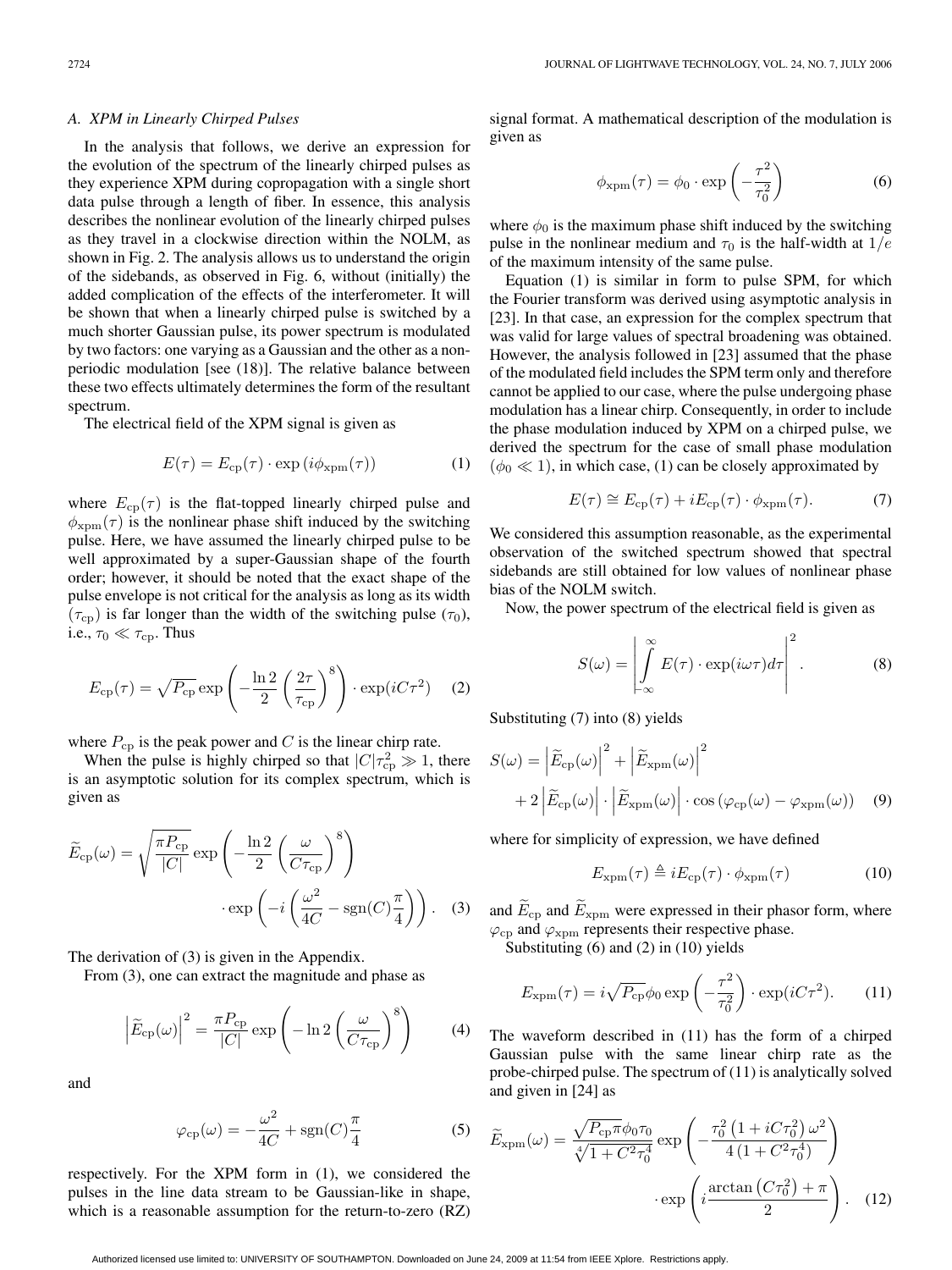By expressing (12) in a phasor form, one can extract the magnitude and phase as

$$
\left|\widetilde{E}_{\text{xpm}}(\omega)\right|^2 = \frac{P_{\text{cp}}\pi\phi_0^2\tau_0^2}{\sqrt{1 + C^2\tau_0^4}}\exp\left(-\frac{\omega^2}{2\Delta\omega_{\text{xpm}}^2}\right) \tag{13}
$$

and

$$
\varphi_{\text{xpm}}(\omega) = -\frac{\Delta\omega_{\text{m}}^2}{4|C|\Delta\omega_{\text{xpm}}^2}\omega^2 + \frac{\arctan\left(C\tau_0^2\right) + \pi}{2} \tag{14}
$$

respectively, where we have defined

$$
\Delta\omega_{\text{xpm}} = \frac{\sqrt{(1 + C^2 \tau_0^4)}}{\tau_0} \tag{15}
$$

and

$$
\Delta\omega_{\rm m} = |C|\tau_0 \tag{16}
$$

which represents the modulated bandwidth.

Substituting  $(4)$ ,  $(5)$ ,  $(13)$ , and  $(14)$  into  $(9)$ , the power spectrum can be explicitly calculated as

$$
S(\omega) = \frac{\pi P_{\rm cp}}{|C|} \exp\left(-\ln 2\left(\frac{\omega}{C\tau_{\rm cp}}\right)^8\right) + \frac{P_{\rm cp}\pi\phi_0^2\tau_0^2}{\sqrt{1 + C^2\tau_0^4}} \exp\left(-\frac{\omega^2}{2\Delta\omega_{\rm xpm}^2}\right) + \frac{2\pi P_{\rm cp}\phi_0\tau_0}{\sqrt{|C|\sqrt{1 + C^2\tau_0^4}}}\exp\left(-\frac{\omega^2}{4\Delta\omega_{\rm xpm}^2}\right) \cdot \cos\left(\frac{1}{4C}\left(\frac{\Delta\omega_{\rm m}^2}{\Delta\omega_{\rm xpm}^2} - 1\right)\omega^2 + \theta_0\right) \qquad (17)
$$

where  $\theta_0$  is a constant phase term.

The last term in (17), which we label as  $S_{ss}(\omega)$ , indicates that the spectral sidebands are generated through XPM of the linearly chirped pulses by Gaussian pulses, and for simplicity of analysis, it can be rewritten as

$$
S_{\rm ss}(\omega) \propto \exp\left(-\frac{\kappa_1}{2}\omega^2\right) \cdot \cos\left(\frac{\kappa_2}{2}\omega^2 + \theta_0\right) \tag{18}
$$

where  $\kappa_1$  is the curvature of the Gaussian at the center frequency and  $\kappa_2$  is the chirp rate of the cosine function.

This term indicates that the spectral envelope function is given by a chirp apodized by a Gaussian envelope, which describes well the spectrum observed in Fig. 6(a). Whereas the extent of the spectral sidebands depends on  $\kappa_1$ , which relates to the bandwidth of the Gaussian envelope, the number of sidebands under this envelope depends on the ratio between  $\kappa_1$  and  $\kappa_2$ . Thus, if  $\kappa_2 \gg \kappa_1$ , then a large number of lobes is produced as a wide Gaussian envelope apodizes a fast chirp. If  $\kappa_2 \ll \kappa_1$  instead, then one main lobe with no sidebands is produced as the chirp is slow. For  $\kappa_2 = \kappa_1$ , it follows from relating (18) to (17) that  $C\tau_0^2 = 1$ . For a fixed chirp rate (C), (15) shows that the bandwidth affected by XPM is minimum at  $C\tau_0^2 = 1$ . A physical interpretation is that if the bandwidth of the switching pulse  $(1/\tau_0)$  is larger than the modulated bandwidth ( $\Delta \omega_{\rm m} = |C|\tau_0$ ), a one-to-one relation between time and frequency is impossible, and spectral beats are generated



Fig. 7. Experimental setup for the characterization of XPM in linearly chirped pulses.



Fig. 8. XPM spectra of linearly chirped pulses after switching with 2 ps pulses and for various induced nonlinear phase shifts. (a) Measured power spectra. (b) Retrieved spectral envelopes.

because more than one frequency can occur at the same instant in time. At the opposite limit of a narrow switching pulse bandwidth compared to the modulated bandwidth (i.e., a broad switching pulse), the spectrum of the switched pulse is chirp dominated, and no spectral beating is generated.

In order to validate our theoretical derivation, we performed experimental measurements of the modulated spectrum using the setup shown in Fig. 7. The linearly chirped pulses, as shown in Fig. 5, were coupled together with 2-ps control pulses at a repetition rate of 10 GHz into an HNLF, resulting in a  $C\tau_0^2$ product of  $+0.03$ . An amplifier at the input of the control pulses allowed the XPM strength to be varied. At the output, the control pulses were filtered out. Fig. 8(a) shows two resulting XPM spectra for low- and high-intensity control pulses. In order to compare these with our theoretical derivation, which gives the spectral envelope of a single pulse rather than the spectrum of a train of pulses, we needed to extract the corresponding spectral envelope from the measured spectrum. The Fourier transform of a train of pulses is the product of the spectral envelope with the spectral lines associated with the repetition rate of the pulses within the train. The separation of the spectrum into these two multiplicative terms (i.e., envelope and lines) was performed using cepstral analysis [25]. The retrieved experimental spectra, which use the cepstral algorithm, are shown in Fig. 8(b) for the two values of peak phase shift. These traces were then compared to the calculated spectra given by (17). Fig. 9 shows this comparison for the case of a maximum phase modulation of 0.3 $\pi$ . For the theoretical model, we used  $\tau_0$  equal to 1.2 ps (which corresponds to an FWHM of 2 ps);  $\tau_{cp}$  was 100 ps,  $\theta_0$  was  $-2.4$  rad, and C was  $+0.02$  ps<sup>-2</sup>. As can be seen, the theoretical model predicts the extension and position of the spectral sidebands with good accuracy. We attribute the experimental spectral asymmetry to the nonoptimized operation of the chirped-pulse generator.

## *B. NOLM Switching of Linearly Chirped Pulses*

In this section, we extend the discussion of phase modulation, which is presented in the previous subsection, to include the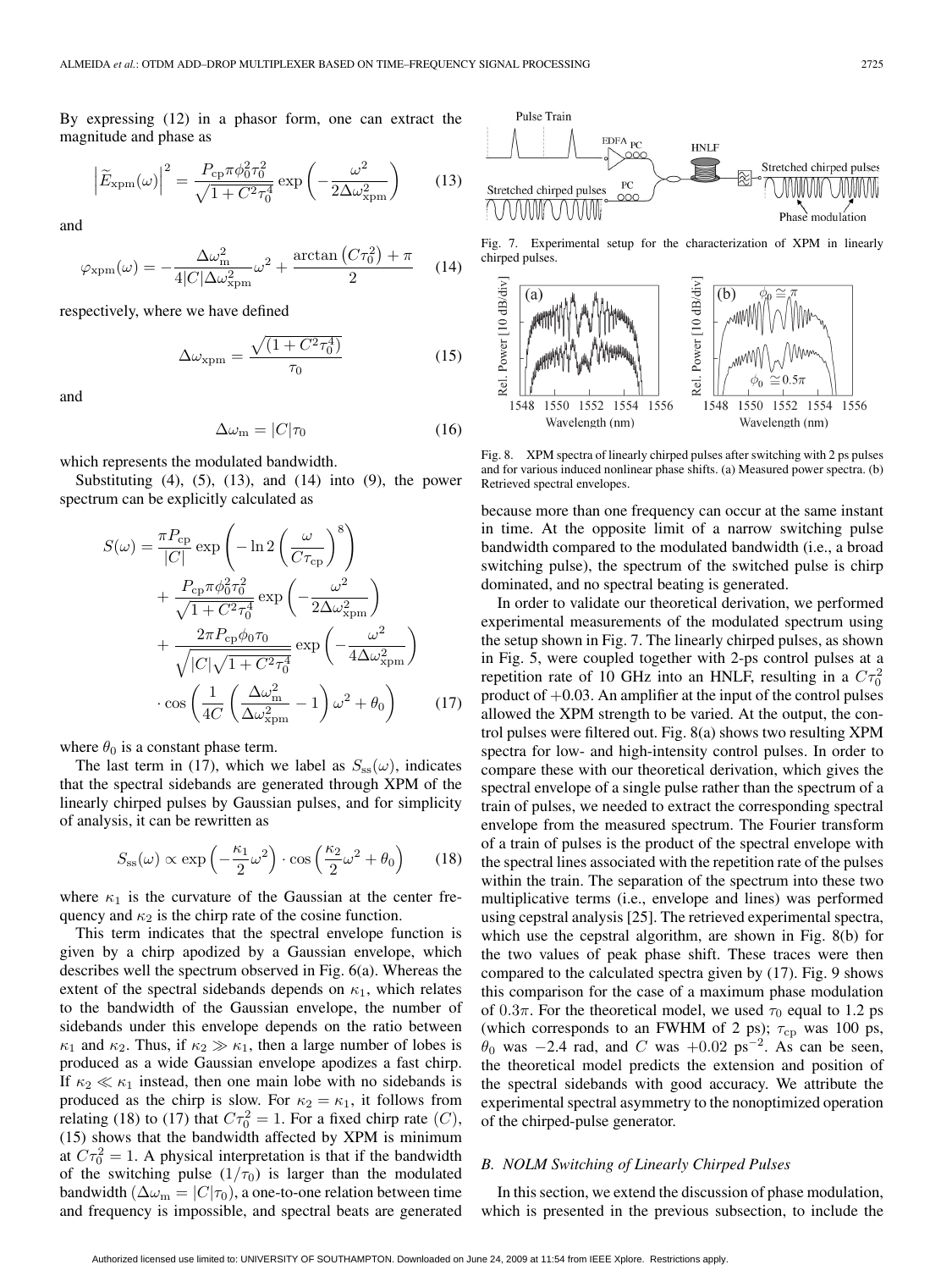

Fig. 9. Comparison between a measured (solid line) and a calculated (dashed line) XPM spectral envelope.

interferometric effects of the NOLM switch. For simplicity, as before, we have considered only the XPM effect in the nonlinear fiber in the NOLM and neglected any dispersive effects. The electrical field of the switched signal at the NOLM transmission port is given as

$$
E(\tau) = \alpha E_{\rm cp}(\tau) \cdot \exp(i\phi_{\rm xpm}(\tau)) - (1 - \alpha)E_{\rm cp}(\tau)
$$
 (19)

where  $E_{cp}$  and  $\phi_{xpm}$  are described in (2) and (6), respectively, and  $\alpha$  is the splitting ratio of the NOLM input coupler.

The performance of the NOLM was first modeled for various settings of the control pulsewidth. At first, we assumed a typical value for the NOLM extinction ratio of 25 dB, which is a realistic working level allowing for practical limits in splitting ratio balance for the NOLM coupler, and for imperfections in the alignment of the polarizations of the two counterpropagating beams. This corresponds to a splitting ratio parameter  $(\alpha)$  of 0.527 (i.e., ignoring any polarization-based effects). We fixed the maximum phase shift  $(\phi_0)$  at  $\pi$  (which corresponds to maximum switching efficiency) and the chirp rate parameter  $(C)$ at  $+0.04 \text{ ps}^{-2}$ , again relating to reasonably practical values. Fig. 10(a)–(c) shows the chirp, intensity profiles, and spectra of the switched pulses for various values of the  $C\tau_0^2$  product and indicates that as the modulating pulsewidth  $(\tau_0)$  increases, the chirp evolves gradually from a strong nonmonotonic to a monotonic function. The simulation shown in Fig. 10(d) is for the same case as that in Fig.  $10(c)$  but assumes an infinite NOLM extinction ( $\alpha = 0.5$ ). No significant degradation to the pulse frequency chirp is observed between the two cases, apart from the tails of the switched pulse, where the switched-pulse intensity is comparable to that of the residual intensity of the chirped pulses that have not been perfectly suppressed by the NOLM. The predictions from these calculations are in good agreement with the experimental performance characteristic shown in Fig. 6 and highlight the importance of a correct choice of chirp for a given data pulsewidth. Using the same model, we estimated the peak-to-sidelobe ratio [or sideband suppression ratio (SSR)] in the calculated switched-pulse spectrum. Fig. 11(a) shows this ratio as a function of the maximum induced phase shift when the chirp-width product  $(C\tau_0^2)$  is equal to 1. For larger values than  $0.8\pi$ , sidelobes appear over the 25-dB NOLM extinction ratio limit. The results presented in this figure can be compared to the experimental observations of Fig. 6(b) and (c), where a good agreement between experiment



Fig. 10. Numerical calculations of the NOLM switched pulse for different values of  $C\tau_0^2$  and  $\alpha$ . Left: frequency chirp (solid line) and intensity envelope (dashed line) for  $\phi_0 = \pi$ . Right: corresponding spectral envelopes (right).<br>(a)  $C\tau_0^2 = 0.05$ ,  $\alpha = 0.527$ . (b)  $C\tau_{01}^2 = 1$ ,  $\alpha = 0.527$ . (d)  $C\tau_{0_2}^2 = 1.6, \alpha = 0.5$ .



Fig. 11. Spectral SSR as a function of (a) the nonlinear phase shift and (b) the chirp-width product. The NOLM extinction ratio (ER) is 25 dB. (a)  $C\tau_0^2 = 1$ . (b)  $\phi_0 = \pi$ .

and theory in terms of spectral shape is observed. In Fig. 11(b), we show the SSR estimation as a function of the modulating pulsewidth when the maximum phase shift is  $\pi$ . A comparison of this figure with (17) shows that the strength of the sidebands follows the trend of the exponentially varying bandwidth of  $S(\omega)$  and minimizes for  $C\tau_0^2 = 1$ . It is interesting to note that for values greater than 1.6, sidebands are no longer observed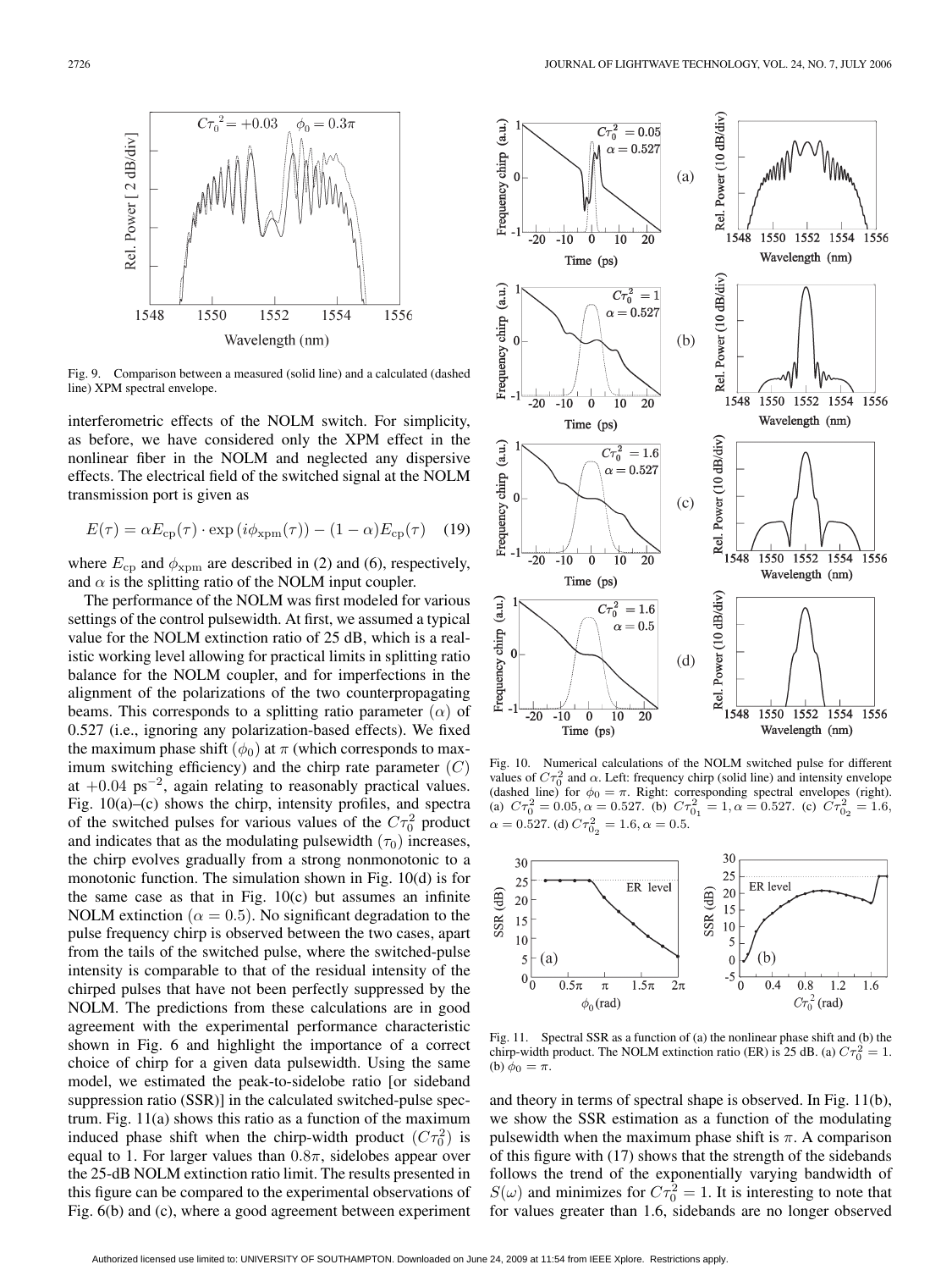and crosstalk suppression is dominated by the NOLM extinction ratio. Unfortunately, (17), which was derived for small values of  $\phi_0$ , cannot fully describe this trend. Instead, it is best to examine the behavior of the chirp profile of the switched pulses. The chirp function can be derived by first rewriting (19) in a single amplitude and phase form. It is only possible to obtain an analytical expression if we assume  $\alpha = 0.5$ , for which the NOLM extinction is infinite. Under this assumption and using fundamental relations between circular functions, we have

$$
E(\tau) \propto \sin\left(\frac{\phi_0}{2} \exp\left(-\frac{\tau^2}{\tau_0^2}\right)\right) \cdot \exp\left(i\varphi(\tau)\right) \tag{20}
$$

where the phase is given as

$$
\varphi(\tau) = \frac{\pi}{2} + C\tau^2 + \frac{\phi_0}{2} \exp\left(-\frac{\tau^2}{\tau_0^2}\right).
$$
 (21)

Equation (20) shows that all-optical gating using a NOLM switch alters the pulse shape. It strongly affects the top of the pulse if the maximum phase modulation is about  $\pi$ . If the application involved requires pulse-shape preservation, then the switching efficiency has to be traded off by operating the NOLM within the linear range of the sine function, for example considering NOLM operation at a maximum phase shift of  $0.7\pi$  (rad). The chirp function can then be derived by taking the time derivative of  $(21)$  and is given as

$$
\delta\omega(\tau) = -\frac{\partial\varphi}{\partial\tau} = -\left[2C - \frac{\phi_0}{\tau_0^2} \exp\left(-\frac{\tau^2}{\tau_0^2}\right)\right] \cdot \tau. \tag{22}
$$

A change in the sign of the chirp slope would give rise to temporal beating of certain frequency components and formation of ripples in the spectral domain. This can be avoided when the chirp is monotonous, i.e.,

$$
\frac{\partial \delta \omega}{\partial \tau} < 0 \quad \forall \tau \in ]-\infty, +\infty[ \tag{23}
$$

for the case of a positive chirp rate  $C$ . Substituting  $(22)$  in (23) yields

$$
C\tau_0^2 > \frac{\phi_0}{2}.
$$
 (24)

When the switching efficiency is maximum ( $\phi_0 = \pi$ ), (24) yields

$$
C\tau_0^2 > \frac{\pi}{2} \cong 1.6
$$
 (25)

which is in agreement with the numerical result of Fig. 11(b). Note that the limited NOLM extinction ratio and the assumption of  $\alpha = 0.5$  that we have used in our analysis does not significantly affect the chirp of the switched pulses [as also shown in Fig. 10(c) and (d)], especially when  $C > 0$ .

Using Fig. 11(b) as a basis, it is now important to evaluate the total bandwidth required for producing switched pulses under a specified chirp-width product  $(C\tau_0^2)$ . From (2), one can easily calculate the bandwidth of the linearly chirped pulses as the first derivative of the phase, as true for chirp-dominated signals, such as these pulses. The width of these pulses is equal to the

period of the tributary signals  $1/B_{\text{base}}$ , where  $B_{\text{base}}$  represents the tributary bit rate. Hence, their bandwidth is

$$
\Delta\omega_{\text{Total}} = \frac{2C}{B_{\text{base}}}.\tag{26}
$$

This can be expressed as a function of  $C\tau_0^2$  as

$$
\Delta\omega_{\text{Total}} = \frac{2C\tau_0^2}{\tau_0^2 B_{\text{base}}} \tag{27}
$$

which shows that for a given value of the  $C\tau_0^2$  product, the bandwidth requirements for the linearly chirped pulses are minimized when the pulsewidth of the aggregate data signal is maximum. For RZ signals, as required in ultrafast OTDM, the FWHM of the pulses should not exceed one-third of the duration of the bit slot, i.e., the maximum pulsewidth is

$$
\tau_0 = \frac{1}{3 \cdot 1.665 \cdot B_{\text{line}}}
$$
\n(28)

where  $B_{\text{line}}$  is the line bit rate. Note that, as in Section IV-A, Gaussian pulses have been assumed and the factor 1.665 is used for the conversion from FWHM to the half-width at the  $1/e$ point. Introducing (28) in (27) yields

$$
\Delta\omega_{\text{Total}} = 2C\tau_0^2 \frac{\left(3 \cdot 1.665 \cdot B_{\text{line}}\right)^2}{B_{\text{base}}}
$$
(29)

or expressed in terms of wavelengths

$$
\Delta\lambda_{\text{Total}} = \frac{\lambda^2}{\pi c} C \tau_0^2 \frac{\left(3 \cdot 1.665 \cdot B_{\text{line}}\right)^2}{B_{\text{base}}}
$$
(30)

where c is the speed of light in a vacuum, and  $\lambda$  is the wavelength of operation. For  $\lambda = 1550$  nm, this yields

$$
\Delta\lambda_{\text{Total}} \cong 0.065 C \tau_0^2 \frac{B_{\text{line}}^2}{B_{\text{base}}}.
$$
 (31)

The wavelength bandwidth is given in nanometers when the bit rates are expressed in Gigabit per second. Consequently, the channel separation is given by the total bandwidth divided by the number of tributary channels  $B_{\text{line}}/B_{\text{base}}$ , which is expressed as

$$
\Delta \lambda_{\rm sep} \cong 0.065 C \tau_0^2 B_{\rm line}.
$$
 (32)

As the channel separation is a function of the chirp rate  $C$ , the crosstalk between adjacent channels can be a major impairment at low chirp rates. In Fig. 12, we show a calculation of the channel extinction ratio, as estimated by calculating the crosstalk from its two nearest channels, as a function of the chirp rate. It is clear from the curves in both Figs. 11 and 12 that the best performance of a NOLM-based TDM–WDM converter occurs when the chirp-width product is larger than 1.6. However, such a high chirp rate requires the generation and control of ultrabroad-bandwidth linearly chirped pulses. For example, a 160-Gb/s operation with a tributary rate of 10 Gb/s would require linearly chirped pulses with a total bandwidth in excess of 266 nm for the mapping of the 16 channels. A more reasonable approach would be to allow a compromise in the adjacent channel crosstalk to levels that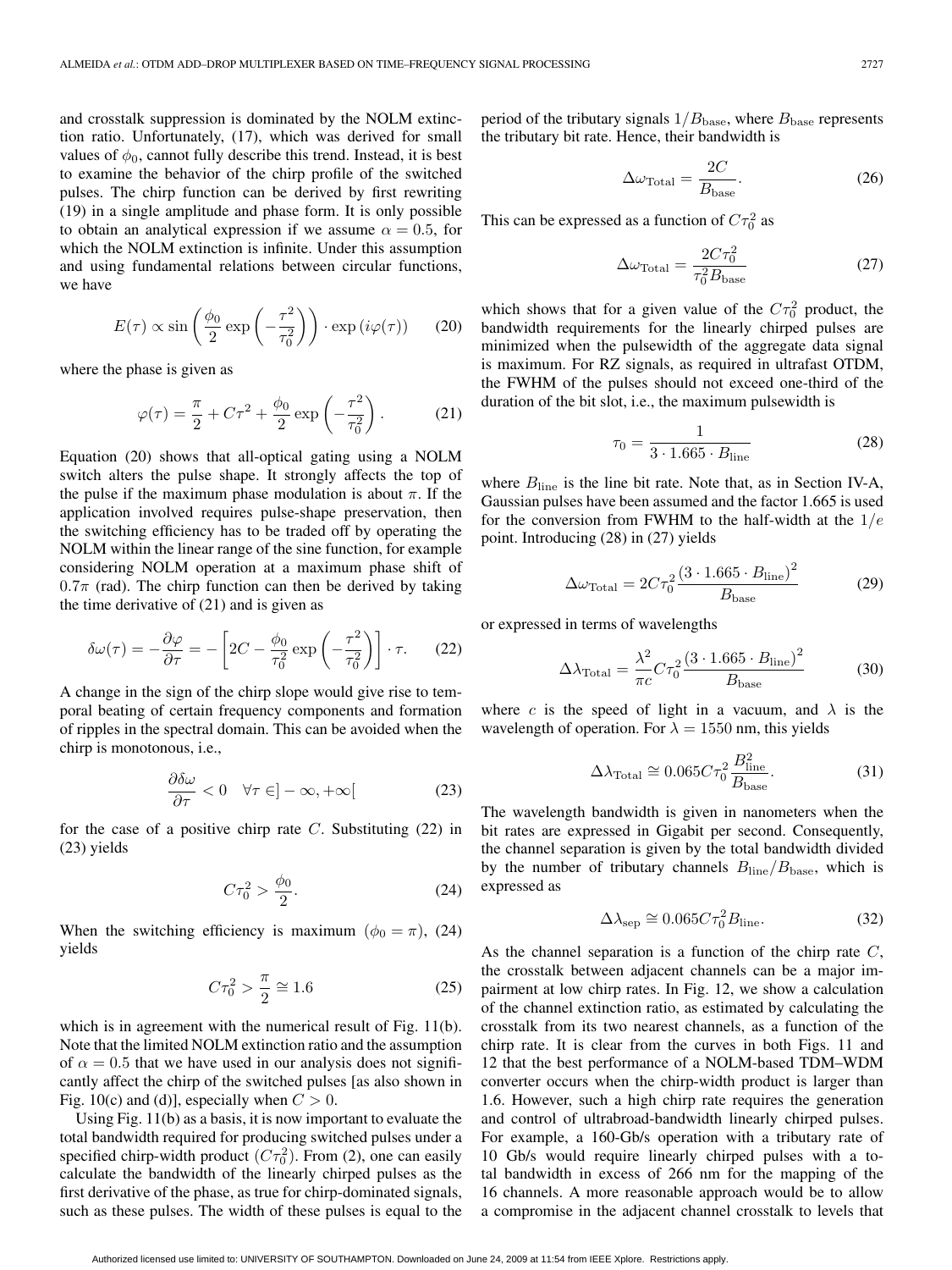

Fig. 12. Crosstalk level between adjacent channels as a function of the chirpwidth product for a NOLM with 25-dB extinction ratio.



Fig. 13. (a) Minimum bandwidth requirement for the linearly chirped pulse for TDM–WDM conversion at  $C\tau_0^2$  $= 0.6$  as a function of the aggregate OTDM bit rate. (b) Corresponding WDM channel separation.

can generally be tolerated by the OTDM signals. For example, the OTDM signal extinction ratio is limited by the extinction of the  $LiNbO<sub>3</sub>$  data modulators, which typically ranges between 15 and 20 dB. Fig. 12 shows that this value can be achieved by operating at a chirp-width product of 0.6. This reduces the bandwidth requirement for operation at 160 Gb/s to 100 nm. At a tributary rate of 40 Gb/s, the required bandwidth would be just 25 nm. It is possible to shape the broad spectrum in Fig. 4 using, for example, a commercial dynamic gain equalizer to produce a rectangular chirped pulse with a 30-nm bandwidth. In [26], which uses this approach, equalized time-to-wavelength mapping onto a 22-nm bandwidth of 10 tributary channels of a 100-Gb/s OTDM signal is shown. Therefore, a practical implementation of this technique, at the line rate of 160 Gb/s operating on 40-Gb/s tributaries, should be possible. Fig. 13(a) shows the minimum bandwidth required for the TDM–WDM conversion as a function of the line bit rate for  $C\tau_0^2 = 0.6$  and for the cases of 10- and 40-Gb/s tributaries. The corresponding channel separation, as shown in Fig. 13(b), is independent of the repetition rate of the tributary signals (32).

#### V. TIME AND WAVELENGTH ADD–DROP PORT

Once the signal has been converted into a mixed TDM– WDM format, it can be processed either in the time or the wavelength domain. For example, we have previously shown that by making use of the chirped nature of the converted signal, a time lens can be implemented and used for packet compression or expansion [13]. As far as add–drop multiplexing is concerned, spectral processing is preferred because it allows the use of passive spectral filters using mature technology originally devel-



Fig. 14. Experimental characterization of the add–drop port.

oped for WDM systems. Several devices for WDM add–drop multiplexing have been proposed and demonstrated using various filtering technologies such as arrayed waveguide gratings, FBGs, Mach–Zehnder filters, and ring resonators. All can filter out an individual channel without affecting the other channels aggregated in the same optical fiber. One essential feature of an add–drop multiplexer is high dropped-channel suppression because the accumulation of crosstalk can lead to severe signal degradation. The application of FBGs for wavelength add–drop multiplexing has already been studied extensively (e.g., see [27]). FBG add–drop filters are now available with a spectral band reflectivity well over 99.9%, whereas significant design improvements have helped to overcome what were traditionally thought to be limitations in the performance of these devices, such as in-band dispersion [28]. Furthermore, recent research effort has moved toward the development of TFBG technology that is suitable for dynamic WDM networks [29].

As shown previously in Section III, the stretched temporal envelope of highly chirped pulses mirrors the spectral envelope. Therefore, when an FBG carves the spectrum of a linearly chirped pulse, a temporal window of similar features is produced. The duration of the temporal window is defined by the pulse chirp rate. For our particular system, we have used pulses with a linear chirp rate of 6 nm over 100 ps and an FBG with characteristics as shown in Fig. 14. As the −3 dB bandwidth of the FBG is 1.5 nm, a switching window of 25 ps is produced. For reference, the spectral traces shown in the figure were taken with a resolution of 0.01 nm, which corresponds to a temporal resolution of 170 fs. These traces also show that the FBG had a maximum transmission loss at the bandgap center of 35 dB, which corresponds to a reflectivity of 99.97%. Overall, the channel suppression was better than 30 dB within a 12-ps window. An attractive feature of the add–drop FBG filters is the possibility to tailor the filter shape. As shown in the figure, the reflectivity of the FBG filter has a squarelike shape, which ensures that the channel is dropped without distortion while imposing high suppression on the adjacent channels. In order to be able to drop any of the tributary channels, the FBG was mounted on a compression stage so that it could be tuned to match any of the tributary channels.

## VI. SYSTEM DEMONSTRATION

The complete setup of the OTDM add–drop multiplexer that we used for our demonstration experiments is shown in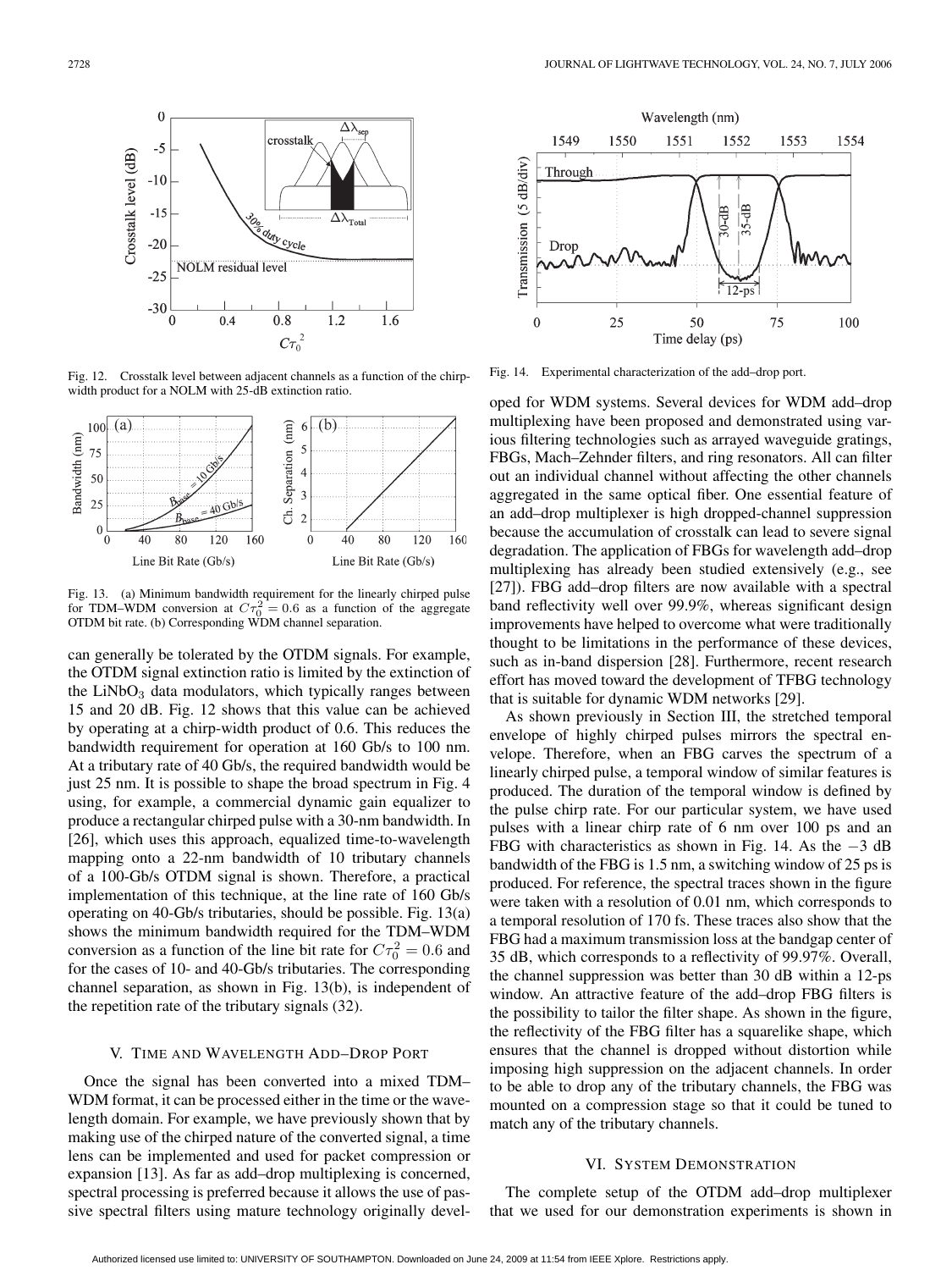

Fig. 15. Experimental setup for time-division add–drop multiplexing at 40 Gbit/s (HNLF, highly nonlinear fiber; TFBG, tunable FBG; EDFA, erbium-doped fiber amplifier; PC, polarization controller; BPF, bandpass filter).

h



Fig. 16. Spectra and eye diagrams at different stages of the OTDM add–drop multiplexer. Left: optical spectra (vertical scale: 5 dB/div, horizontal scale: 2 nm/div, span: 1537–1557 nm, RB: 0.01 nm). Right: eye diagrams (horizontal scale: 20 ps/div). (a) Back-to-back 40 Gb/s RZ-OTDM. (b) TDM-WDM. (c) Through-Channels. (d) Dropped-Channel. (e) 40 Gb/s TDM with addedchannel.

Fig. 15. The 40-Gb/s RZ-OTDM transmitter consisted of a gain-switched diode laser that produces 9.5-ps pulses ( $\tau_0$  = 5.7 ps) at 10 GHz and a central wavelength of 1546 nm. The pulses were externally modulated with a  $2^{31} - 1$  pseudorandom binary sequence (PRBS) data sequence and then multiplexed to a line rate of 40 Gb/s. Fig. 16(a) shows the corresponding eye diagram. At the add–drop multiplexer input, the 40-Gb/s data were amplified to an average power of 20 dBm and launched

TABLE II NOLM SWITCHES FIBERS' PARAMETERS

| <b>Type</b> |       | $D_0$            | Sο                                            |               |
|-------------|-------|------------------|-----------------------------------------------|---------------|
| INLF-1      | 500 m | $-0.87$ ps/nm/km | $-0.001$ ps/nm <sup>2</sup> /km $20W^{-1}/km$ | $18W^{-1}/km$ |
| INLF-2      | 1 km  | $+0.32$ ps/nm/km | $+0.03$ ps/nm <sup>2</sup> /km                |               |



Fig. 17. Autocorrelation traces of the incoming 40-Gb/s OTDM signal and the converted mixed TDM–WDM signal.

into the control port of an HNLF optical loop mirror. Details of the HNLF used are given in Table II. The signal to the NOLM comprised the 100-ps linearly chirped super-Gaussian pulses at a 10-GHz repetition rate and a flat-top bandwidth of 6 nm ( $C = +0.024 \text{ ps}^{-2}$ ), as described previously. Under these conditions, the NOLM switch was operated at a chirp-width product  $(C\tau_0^2)$  of 0.8. The chirped pulses were amplified to an average power of 15 dBm and launched into the signal port of the NOLM. After switching in the NOLM, these pulses were carved into a TDM–WDM replica of the original data, as shown in Fig. 16(b). The 3 dB bandwidth of each channel was 0.7 nm, and the spacing between them was 1.4 nm. By filtering out the original 40-Gb/s signal with a 6-nm bandpass filter, a suppression ratio of ∼30 dB was achieved.

The temporal waveform of the switched signal was assessed by measuring its autocorrelation. As shown in Fig. 17, the envelope and period of the individual pulses are the same in the original and converted signals, suggesting that TDM–WDM conversion has not affected the quality of the signal. The TDM–WDM signal was then fed to the TFBG in the WDM add–drop multiplexer, using the circulator arrangement shown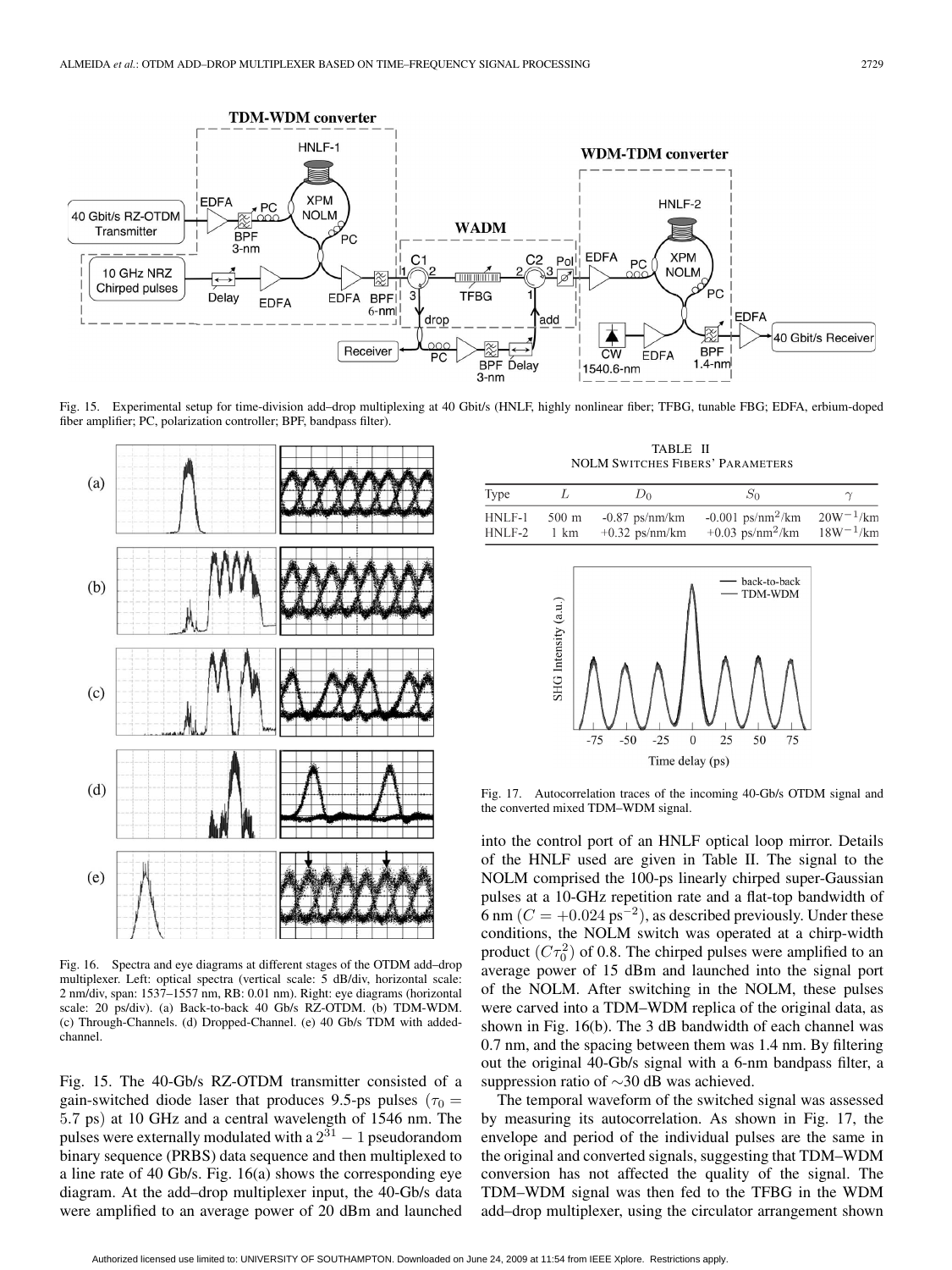in Fig. 15. The drop port was then port 3 of C1, and the add port of a new 10-Gb/s channel was port 1 of C2. Fig. 16(c) and (d) shows the spectra and eye diagrams of the through and dropped channels, respectively. The spectrum of the through channels shows more than 30-dB suppression of the dropped channel, which confirms high-quality channel clearing. The dropped channel is depicted in Fig. 16(d), where one can see that the extinction ratio between this channel and the rest of the band was  $> 25$  dB.

In order to demonstrate the add function of the multiplexer, we then coupled a signal onto the remaining channels in the line, which were transmitted through the TFBG. As long as it was temporally synchronized with the rest of the data, this signal could be operating at any wavelength. In our case, and for practical reasons, we chose to reinject the same channel to the add port. This represents the worst case for coherent crosstalk between the residual channel energy transmitted through the FBG filter and the newly added channel. However, the high reflectivity of the FBG used (99.97%) reduces the crosstalk noise level to less than the typical laser or nonlinear switch noise. A tunable optical delay line was used on the add channel to ensure that these pulses were injected on the cleared timeslot.

In our scheme, a further stage of nonlinear switching is required to convert the signal from mixed TDM–WDM back to TDM format (Fig. 3). The signal was first coupled to a fiber polarizer to equalize the states of polarization of all channels. The TDM–WDM signal with a new added channel was then amplified to an average power of 18 dBm and used as the NOLM control to switch a CW beam at 1540.6 nm. At the output of the NOLM, a 1.4-nm bandpass filter isolated the switched signal from the control, as shown in Fig. 16(e). Open eye diagrams were obtained, albeit with a slight increase in amplitude noise. We attribute this increase at the end of the system to a nonoptimum choice of the HNLF used in the last switching.

To assess the add–drop operation, we measured the bit error rates (BER) before and after the add–drop multiplexer using a 40-Gb/s receiver comprising a 40 : 10 Gb/s electroabsorption modulator-based demultiplexer. Fig. 18 shows the achieved BER performance in comparison with the 40-Gb/s back-toback signal. Error-free operation was achieved within a 2-dB power penalty for all cases, and no degradation due to crosstalk was observed for the added channel. As for the dropped channel, a BER improvement was observed, which is mainly due to the reduction of the significant intersymbol interference that existed on the original 40-Gb/s signal.

As discussed previously, a very attractive feature of the scheme proposed herein, as compared to time-domain techniques, is the potential for the simultaneous dropping of several tributary channels by simply cascading tunable FBG filters. For example, the dropping of two channels is possible using the arrangement of circulators and TFBGs shown in Fig. 19. The figure shows eye diagrams of the through channels after two tributary channels have been dropped off from the 40-Gb/s OTDM signal, confirming the practicality of the system.

## VII. CONCLUSION

In this paper, we have presented a technique for the processing of optical signals using time-to-wavelength conversion,



Fig. 18. Measured BER versus received optical power for the 40-Gb/s OTDM add–drop multiplexer.



Fig. 19. WADM scheme and eye diagrams (25 ps/div) for simultaneous add–drop multiplexing of two tributary channels.

both theoretically and experimentally. The technique relies on the generation of spectrally (and temporally) flat linearly chirped pulses and their nonlinear switching with short data pulses in a NOLM switch. This procedure generates a spectral representation of data packets, which can then be processed either temporally or spectrally.

Our theoretical analysis has investigated the conditions under which a one-to-one time-to-wavelength conversion can be achieved without greatly distorting the data signal. It has been shown that the two main parameters to consider are the chirp rate (C) of the linearly chirped pulses and the pulsewidth  $(\tau_0)$ of the data pulses. Switching without any distortion is achieved when the chirp of the switched pulses after the NOLM is monotonic, a condition which is satisfied when  $C\tau_0^2 > \pi/2$ . However, because this condition requires impractically broad bandwidths for the linearly chirped pulses, a more practical compromise is to use  $C\tau_0^2$  in the range of 0.6–1, which still ensures distortion-free conversion with a 20-dB-sideband suppression ratio.

We have applied this technique to the demonstration of a TADM operating at 40 Gb/s. In our experiments, we have used linearly chirped pulses with a chirp rate of +0.024 ps−<sup>2</sup> and a data pulsewidth of 9.5 ps, corresponding to a  $C\tau_0^2$  product of ∼0.8. The 40-Gb/s OTDM data pulses were then converted to packets of four WDM channels, each carrying 10 Gb/s data. By using an FBG filter, we were able to drop these channels with a suppression ratio better than 30 dB and add new channels to the line without affecting the quality of the remaining channels.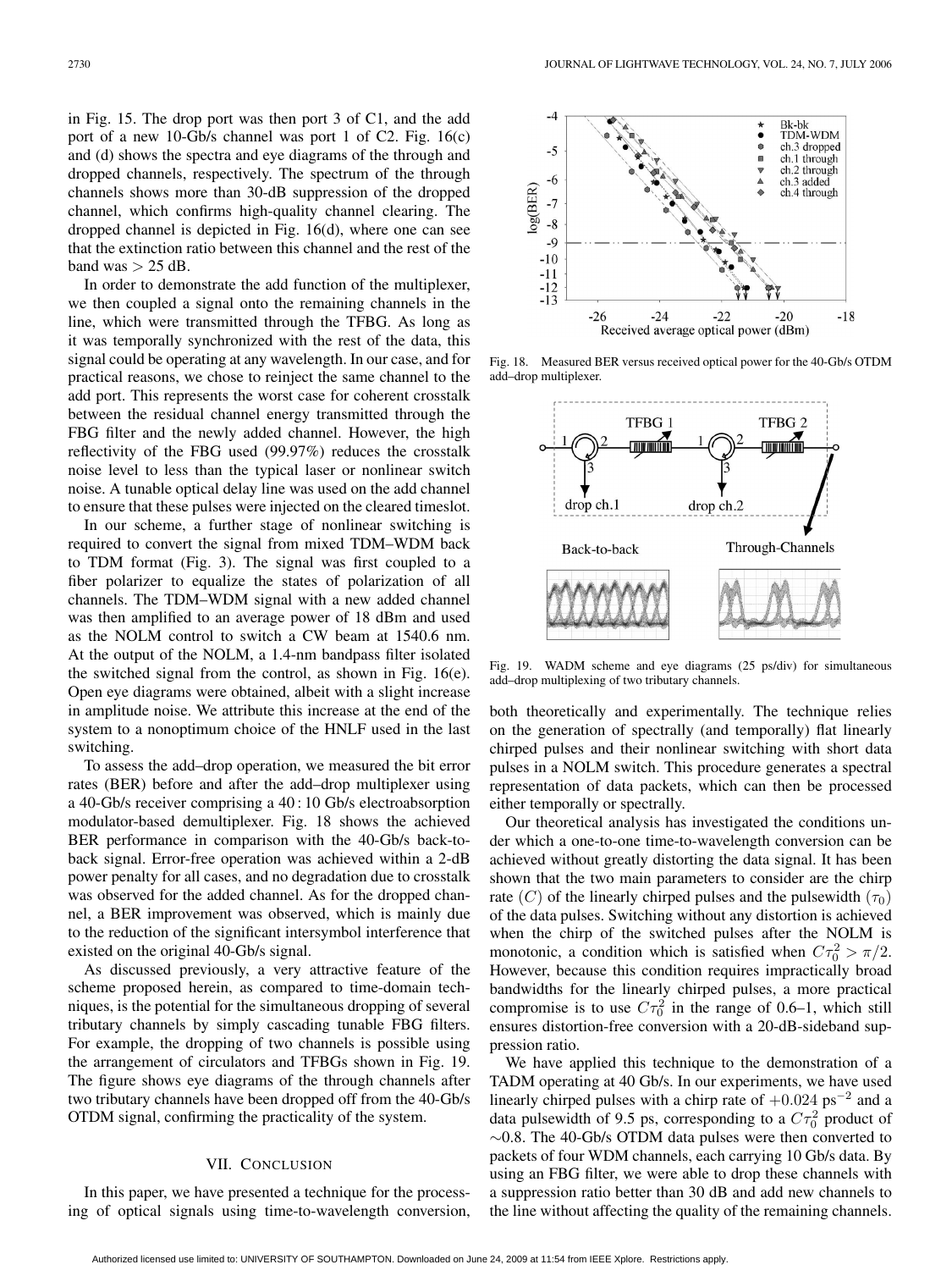We have also demonstrated that serial add–drop can be achieved by simply cascading more than one multiplexing FBG. This technique benefits from allowing the flexibility to use either time or frequency-based processing tools and can find a number of applications requiring the processing of time-domain signals on the bit level.

#### APPENDIX

### COMPLEX SPECTRUM OF A LINEARLY CHIRPED PULSE

In this section, we present the derivation of the Fourier transform of a linearly chirped super-Gaussian pulse given by (2). In the most general case, the spectrum of this pulse cannot be described in a closed mathematical form. However, an approximate solution can be found by using the method of stationary phase when the pulse is highly chirped so that one can safely assume that the phase is rapidly varying across the duration of the pulse. The condition for this is that  $C\tau_{cp}^2 \gg 1$ . For example, in our experiments, the linearly chirped pulses were 100-ps long ( $\tau_{cp}$ ) and had a chirp rate (C) of 0.02 ps<sup>-2</sup>, which gives a  $C\tau_{\rm cp}^2$  of 64 $\pi$  (rad).

We used the definition of Fourier transform, which is expressed as

$$
\widetilde{E}_{\rm cp}(\omega) = \int_{-\infty}^{\infty} E_{\rm cp}(\tau) \cdot \exp(i\omega\tau) d\tau.
$$
 (33)

Substituting (2) in (33) yields

$$
\widetilde{E}_{cp}(\omega) = \sqrt{P_{cp}} \int_{-\infty}^{\infty} \exp\left(-\frac{\ln 2}{2} \left(\frac{2\tau}{\tau_{cp}}\right)^8\right)
$$

$$
\cdot \exp\left(iC\tau^2 + i\omega\tau\right) d\tau. \quad (34)
$$

Substituting the variable  $\tau$  by  $T\tau_{cp}$ , (34) can be written as

$$
\widetilde{E}_{cp}(\omega) = \sqrt{P_{cp}} \tau_{cp} \int_{-\infty}^{\infty} \exp\left(-\frac{\ln 2}{2} (2T)^8\right)
$$

$$
\cdot \exp\left(i C \tau_{cp}^2 T^2 + i \omega \tau_{cp} T\right) dT. \quad (35)
$$

In (35), the phase goes to infinity in the asymptotic limit  $C\tau_{\rm cp}^2 \rightarrow \infty$ . Consequently, the integrand oscillates rapidly and cancels over most of the range. Cancellation, however, does not occur in the neighborhood of a stationary point  $(T_{sp})$ , at which

$$
\left(\frac{\partial \varphi(T,\omega,C)}{\partial T}\right)_{T=T_{\rm sp}} = 0 \text{ or } T_{\rm sp} = -\frac{\omega}{2C\tau_{\rm cp}}.\tag{36}
$$

Therefore, by using the method of stationary phase [30], (35) can be approximated as

$$
\widetilde{E}_{cp}(\omega) \simeq \sqrt{P_{cp}} \tau_{cp} \exp\left(-\frac{\ln 2}{2} (2T_{sp})^8\right)
$$

$$
\cdot \int_{-\infty}^{\infty} \exp\left(iC\tau_{cp}^2 T_{sp}^2 + i\omega\tau_{cp}T_{sp} + iC\tau_{cp}^2 (T - T_{sp})^2\right) dT. \quad (37)
$$

Calculating (37) at the stationary point given in (36) yields

$$
\widetilde{E}_{cp}(\omega) \simeq \sqrt{P_{cp}} \tau_{cp} \exp\left(-\frac{\ln 2}{2} \left(\frac{\omega}{C \tau_{cp}}\right)^8\right)
$$

$$
\cdot \exp\left(-i\frac{\omega^2}{4C}\right) \cdot \int_{-\infty}^{\infty} \exp\left(iC\tau_{cp}^2 (T - T_{sp})^2\right) dT. \quad (38)
$$

The integral in (38) is explicitly evaluable, and therefore, the complex spectrum of a highly linearly chirped super-Gaussian pulse can then be given as

$$
\widetilde{E}_{\rm cp}(\omega) \simeq \sqrt{\frac{\pi P_{\rm cp}}{|C|}} \exp\left(-\frac{\ln 2}{2} \left(\frac{\omega}{C\tau_{\rm cp}}\right)^8\right) \cdot \exp\left(-i \left(\frac{\omega^2}{4C} - \text{sgn}(C)\frac{\pi}{4}\right)\right). \quad (39)
$$

#### ACKNOWLEDGMENT

The authors would like to thank K. Mukasa of Furukawa Electric Company Inc. for providing HNLFs for the experiment.

#### **REFERENCES**

- [1] J. Li, B.-E. Olsson, M. Karlsson, and P. Andrekson, "OTDM add–drop multiplexer based on XPM-induced wavelength shifting in highly nonlinear fiber," *J. Lightw. Technol.*, vol. 23, no. 9, pp. 2654–2661, Sep. 2005.
- [2] C. Schubert, C. Schmidt, S. Ferber, R. Ludwig, and H. Weber, "Error-free all-optical add–drop multiplexing at 160 Gb/s," *Electron. Lett.*, vol. 39, no. 14, pp. 1074–1076, Jul. 2003.
- [3] J. Turkiewicz, E. Tangdiongga, H. Rohde, W. Schairer, G. Lehmann, G. Khoe, and H. de Waardt, "Simultaneous high speed OTDM add–drop multiplexing using GT-UNI switch," *Electron. Lett.*, vol. 39, no. 10, pp. 795–796, May 2003.
- [4] E. Tangdiongga, J. Turkiewicz, H. Rohde, W. Schairer, G. Lehmann, E. Sikora, Y. Zhou, A. Lord, D. Payne, G. Khoe, and H. de Waardt, "160 Gb/s OTDM add-drop networking using 275 km installed fibres," *Electron. Lett.*, vol. 40, no. 9, pp. 552–554, Apr. 2004.
- [5] A. Poustie and K. Blow, "Demonstration of an all-optical Fredkin gate," *Opt. Commun.*, vol. 174, no. 1–4, pp. 317–320, Jan. 2000.
- [6] J. H. Lee, T. Tanemura, Y. Takushima, and K. Kikuchi, "All-optical 80-Gb/s add–drop multiplexer using fiber-based nonlinear optical loop mirror," *IEEE Photon. Technol. Lett.*, vol. 17, no. 4, pp. 840–842, Apr. 2005.
- [7] E. Verdurmen, Y. Zhao, E. Tangdiongga, J. Turkiewicz, G. Khoe, and H. De Waardt, "Error-free all-optical add–drop multiplexing using HNLF in a NOLM at 160 Gb/s," *Electron. Lett.*, vol. 41, no. 6, pp. 349–350, Mar. 2005.
- [8] L. Rau, S. Rangarajan, W. Wang, and D. Blumenthal, "All-optical add–drop of an OTDM channel using an ultra-fast fiber based wavelength converter," in *Proc. Opt. Fiber Commun.*, 2002, vol. 1, pp. 259–261.
- [9] A. Buxens, H. Poulsen, A. Clausen, and P. Jeppesen, "All-optical OTDMto-WDM signal-format translation and OTDM add–drop functionality using bidirectional four wave mixing in semiconductor optical amplifier," *Electron. Lett.*, vol. 36, no. 2, pp. 156–158, Jan. 2000.
- [10] S. Fischer, M. Dulk, E. Gamper, W. Vogt, W. Hunziker, E. Gini, H. Melchior, A. Buxens, H. Poulsen, and A. Clausen, "All-optical regenerative OTDM add–drop multiplexing at 40 Gb/s using monolithic InP Mach–Zehnder interferometer," *IEEE Photon. Technol. Lett.*, vol. 12, no. 3, pp. 335–337, Mar. 2000.
- [11] H.-F. Chou, J. Bowers, and D. Blumenthal, "Compact 160-Gb/s add-drop" multiplexer with a 40-Gb/s base rate using electroabsorption modulators," *IEEE Photon. Technol. Lett.*, vol. 16, no. 6, pp. 1564–1566, Jun. 2004.